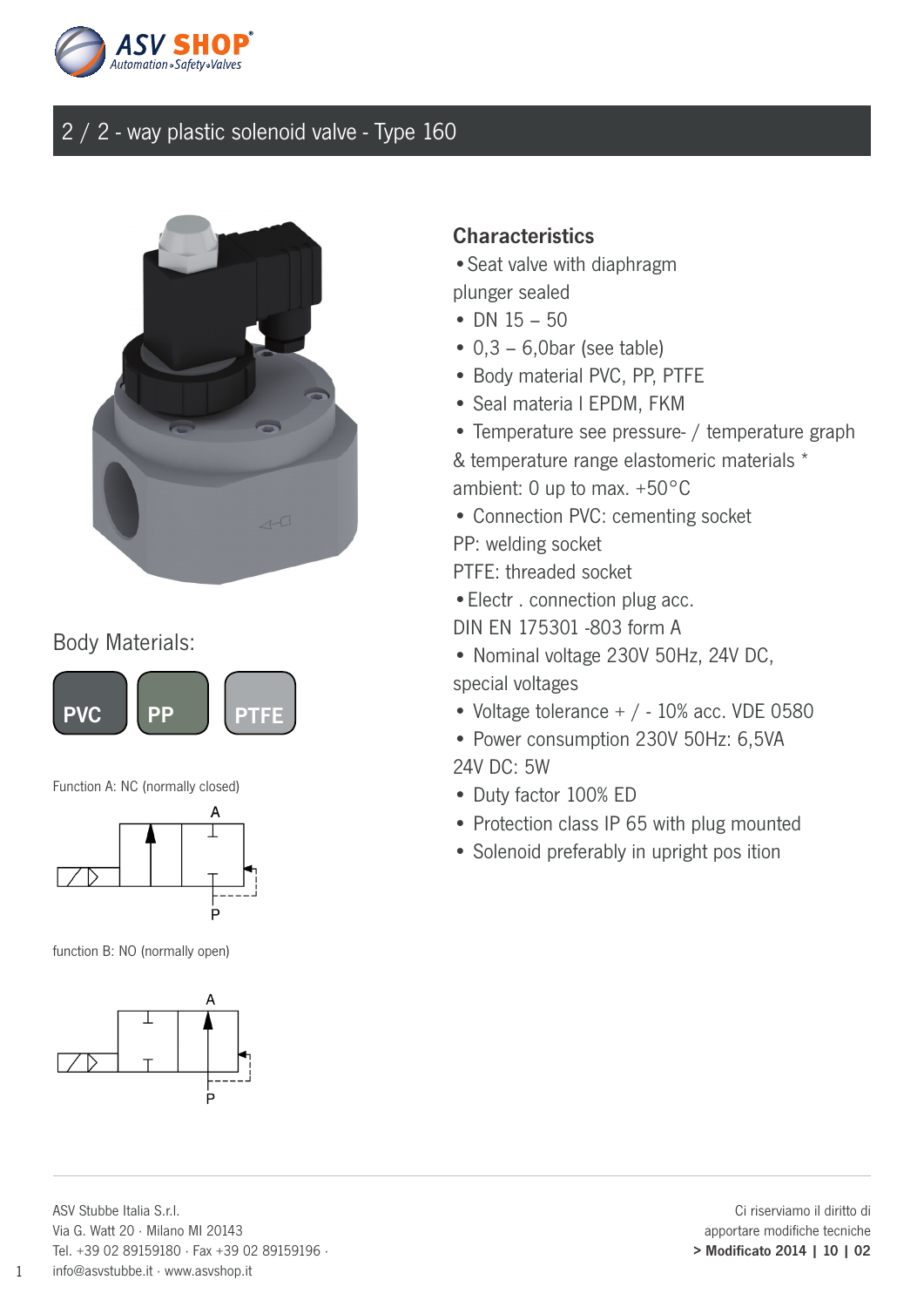

## Sectionaldrawing **Body Materials:**



- 1. Valve body
- 2. Diaphragm
- 3. Top cover
- 4. Pilot unit
- 5. Solenoid
- 6. Plug



| DN | Pressure range<br>(bar) |                                   | Connection<br>(mm)   |                                | Flow rate<br>(m <sup>3</sup> /h) | Weight (kg) |
|----|-------------------------|-----------------------------------|----------------------|--------------------------------|----------------------------------|-------------|
|    |                         | <b>PVC</b><br>Cementing<br>socket | PP<br>Welding socket | <b>PTFE</b><br>Threaded socket |                                  |             |
| 15 | $0, 3 - 6, 0$           | d 20                              | d 20                 | G1/2                           | 3,1                              | 0,6         |
| 20 | $0,3 - 6,0$             | d 25                              | d 25                 | G3/4                           | 9,8                              | 1,0         |
| 25 | $0, 3 - 6, 0$           | d 32                              | d 32                 | G1                             | 10,3                             | 1,0         |
| 32 | $0,3 - 6,0$             | d 40                              | d 40                 | G11/4                          | 23,0                             | 1,9         |
| 40 | $0, 3 - 6, 0$           | d 50                              | d 50                 | G11/2                          | 24,0                             | 1,9         |
| 50 | $0,3 - 6,0$             | d 63                              | d 63                 | G <sub>2</sub>                 | 29,6                             | 2,8         |

ASV Stubbe Italia S.r.l. Via G. Watt 20 · Milano MI 20143 Tel. +39 02 89159180 · Fax +39 02 89159196 · info@asvstubbe.it · www.asvshop.it

Ci riserviamo il diritto di apportare modifiche tecniche > Modificato 2014 | 10 | 02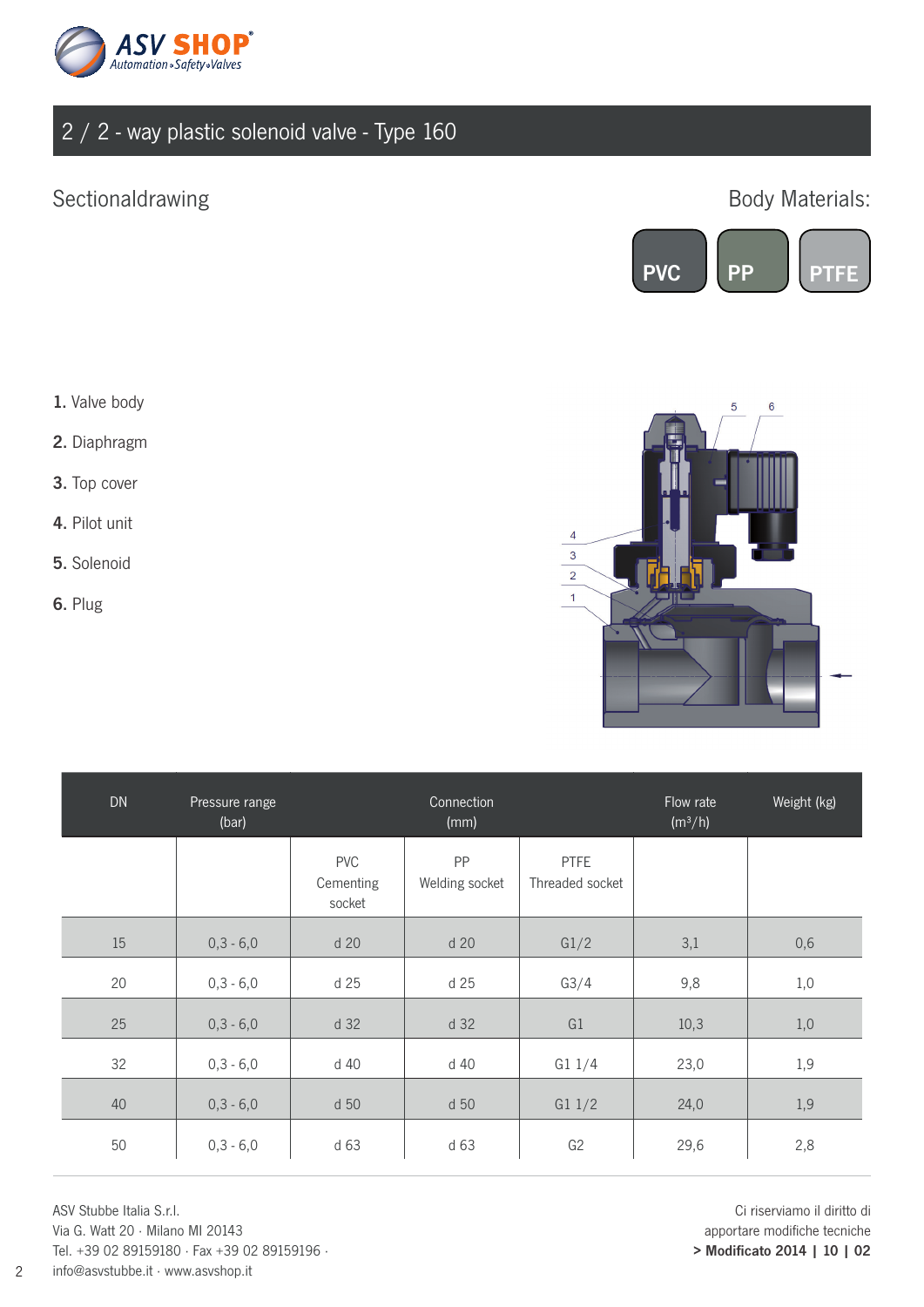

Type code **Body Materials:** 



ASV Stubbe Italia S.r.l. Via G. Watt 20 · Milano MI 20143 Tel. +39 02 89159180 · Fax +39 02 89159196 · info@asvstubbe.it · www.asvshop.it

4

Ci riserviamo il diritto di apportare modifiche tecniche > Modificato 2014 | 10 | 02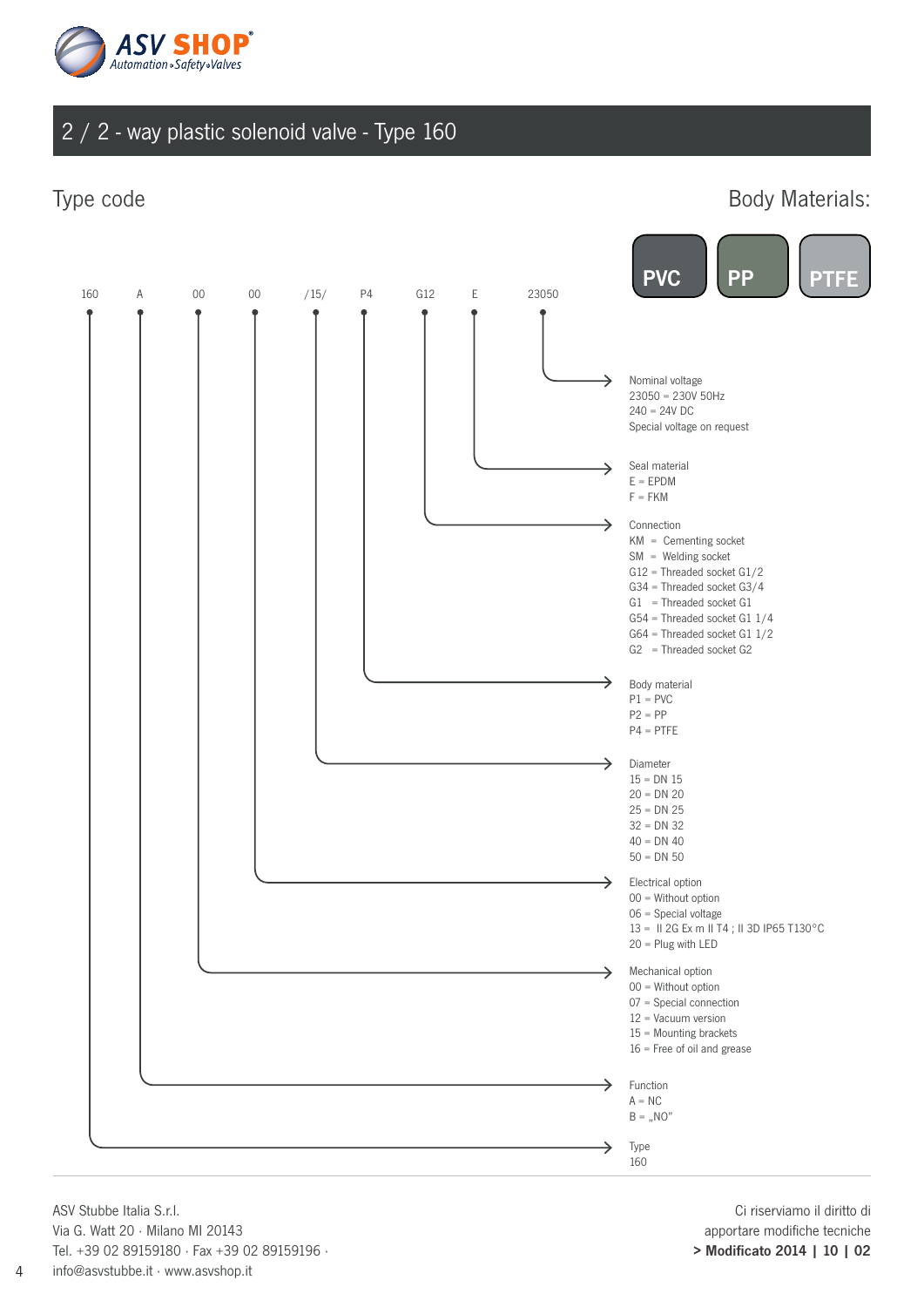

### Accessories

| Mounting brackets<br>Mechanical option $= 15$                                       |                                                             |
|-------------------------------------------------------------------------------------|-------------------------------------------------------------|
| Plug with LED<br>Electrical option $= 20$                                           | Δ<br>$\overline{z}$                                         |
| Explosion proof<br>II 2G Ex m II T4<br>II 3D IP65 T130°C<br>Electricaloption = $13$ | Operating pressure is reduced by 20% in<br>Ex specification |
| Plug with cable                                                                     |                                                             |
| Plug M12 x 1                                                                        |                                                             |
| Plug with power reduction 24V,<br>form A<br>Electrical option = $07$                | $P_{\perp}$                                                 |

• We gladly coordinate further options and accessories according to your requirements

ASV Stubbe Italia S.r.l. Via G. Watt 20 · Milano MI 20143 Tel. +39 02 89159180 · Fax +39 02 89159196 · info@asvstubbe.it · www.asvshop.it